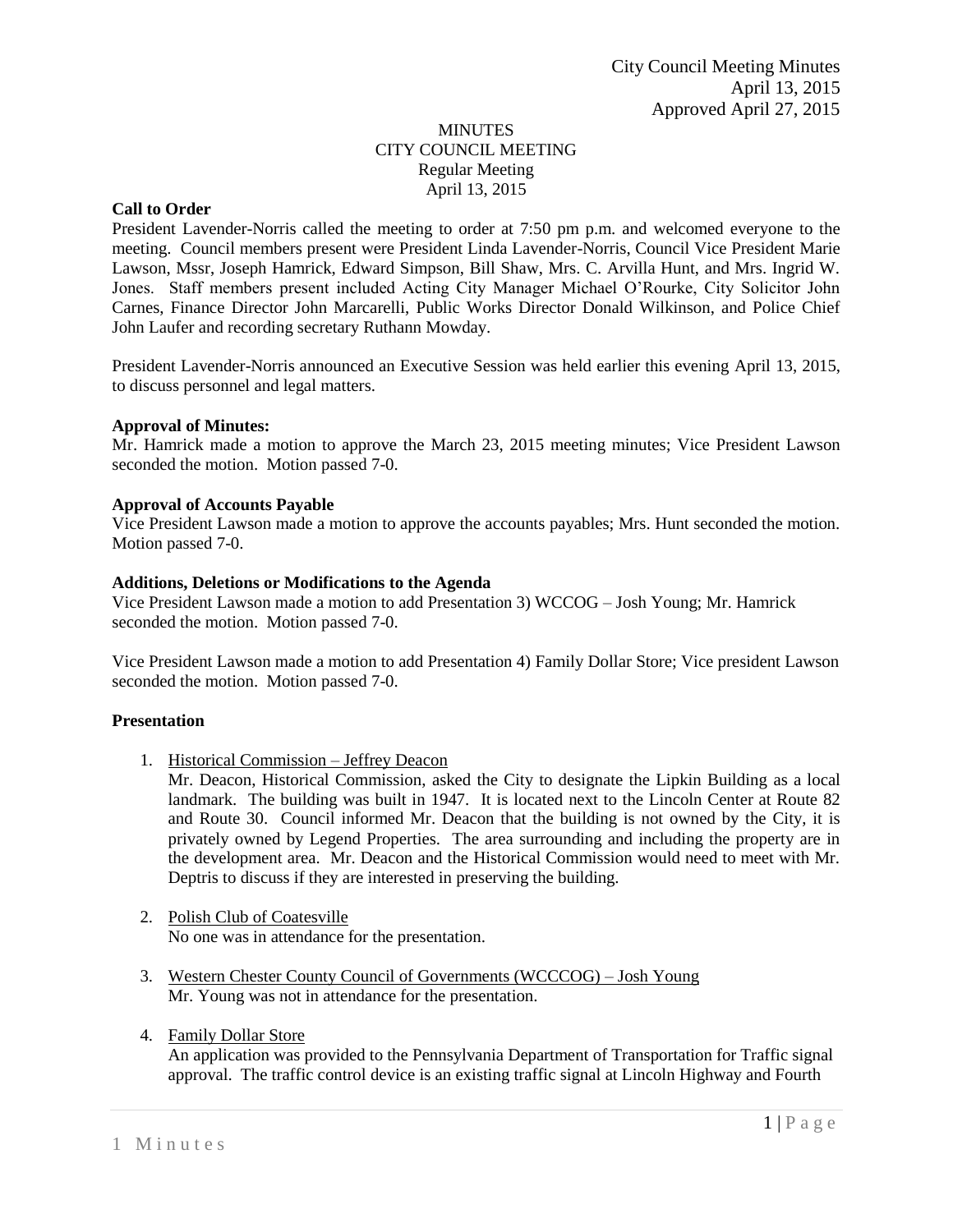Avenue. The proposed improvement is to install two (2) pedestrian push button and two (2) pedestrian countdown timers.

## **Citizens' Hearings –** *Regular Action Items Only* **(3 Minutes)**

Joe Leofsky

Mr. Leofsky questioned the full time to part time status of the Codes Director. He voiced his concerns on the amount of inspections that are done by the inspectors per week in the Codes Department.

### Paul Dodson

Mr. Dodson thanked Mr. Marcarelli for his department finally accepting his past due Solid Waste payments. He questioned the process of the Codes Department inspections.

### Dave DeSimone

Mr. DeSimone Voiced his concerns about the lighting and the front door position of the Family Dollar Store.

Mrs. Hunt made a motion to close citizens'' hearings on regular action items only; Mr. Simpson seconded the motion. Motion passed 7-0.

### **Discussion Item**

1. Discuss Street Closures

Vice President Lawson explained in the past the problems with closing the streets has been staff limitations, fire access and closing off streets where the resident could not park in front of their properties. The City has a fair share of parks to have events in. The streets do not need to be closed and cause hardship to the neighborhood. Council requested the street closure be taken off the special event application. The only events for street closures approved by the City will be City sponsored events. There will be no more street closures.

2. Discuss Proclamations

President Lavender-Norris explained she received a request for a Proclamation and wanted to bring it before council for approval. She questioned the process for Proclamations. Mrs. Hunt asked how we gauge the importance of who receive a Proclamation. Council agreed guidelines need to be set as to who and why a person is receiving the Proclamation.

3. Discuss Solicitation by Energy Companies

Vice President Lawson expressed her concern for the elderly and the electric company solicitors. She asked how we monitor who is soliciting door to door. Mr. Carnes explained the person soliciting are required to have a photo id. All vendors and solicitors must be licensed with the City.

4. Discuss Permanent Part-Time Fire Chief

President Lavender-Norris stated Nick Saites has been doing an awesome job but we are in need of a permanent Fire Chief. Mr. Simpson explained Mr. Hudson interviewed two candidates. Mr. O'Rourke stated he would look over the two candidates resumes and inform Council of his thoughts.

5. Discuss Residential Parking Permits

Vice President Lawson voiced her concerns with the residential areas and parking. There are abandoned vehicles on the streets. The only place with residential parking is the 200 block of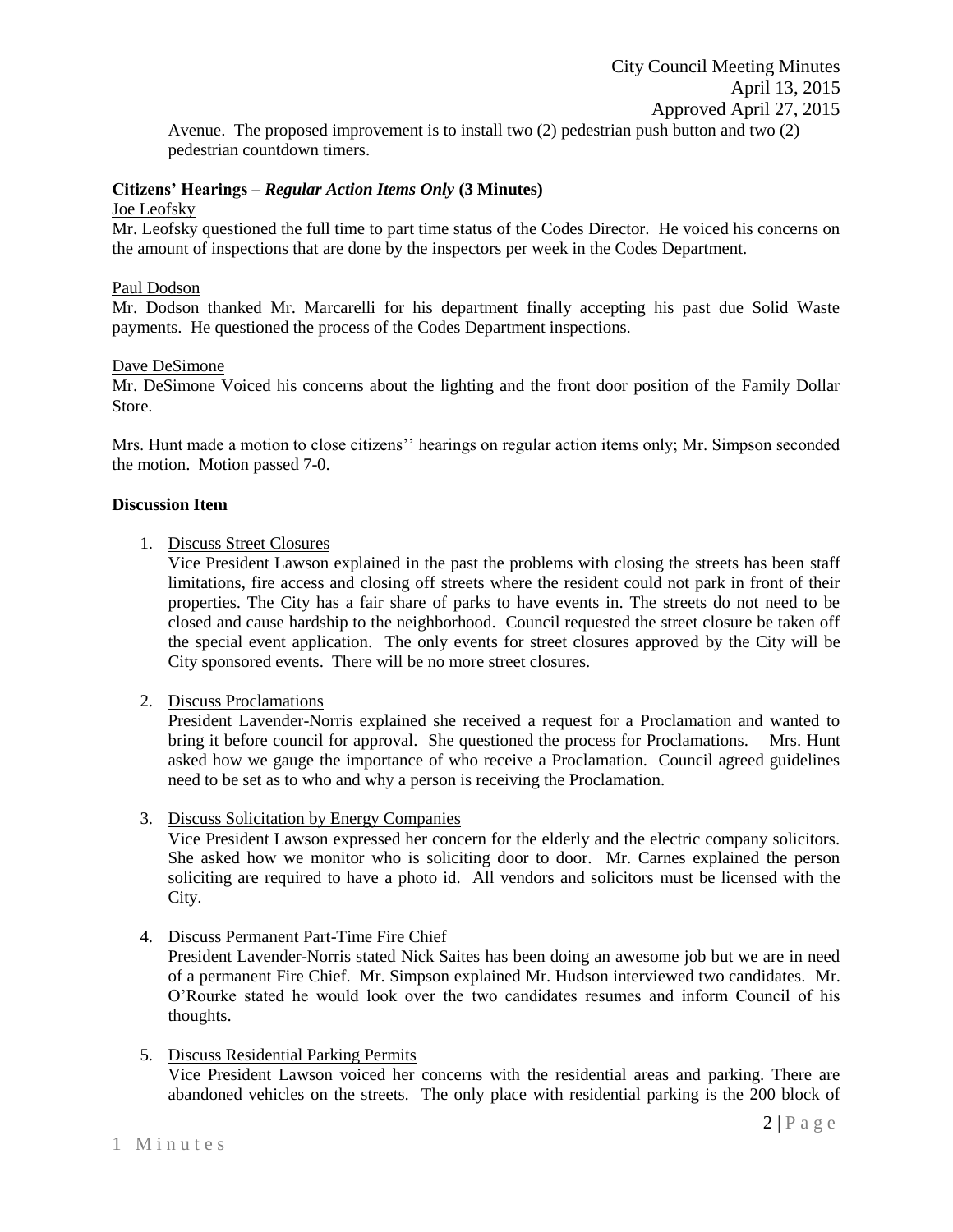City Council Meeting Minutes April 13, 2015 Approved April 27, 2015

Chestnut Street around the post office. We are not actively using the current code regarding the permits. Chief Laufer explained the process for residential parking.

6. Discuss Beautification Committee meeting report

Vice President Lawson announced letters were sent to all businesses. There were only two businesses. There was quite a lot of dialogue with business owners that did attend and the main concern was to fix the blight. Council asked Mr. O'Rourke to provide them with the status of the vacant old Steel City Market and Maranatha.

## **Regular Action Items**

1. Receive and consider Kevin Towles for the Parks and Recreation Advisory Board for the term 2014-2017

Mr. Hamrick made a motion to table the appointment of Kevin Towles; Mr. Simpson seconded the motion. Motion passed 7-0.

2. Receive and consider First Reading an Ordinance amending Section 218 of the City of Coatesville's code entitled "Vehicles and Traffic" by amending the Sections governing penalties and violations in Sections 218-8, 218-10, 218-15, 218-18,218-21, 218-26 and 218-60 (to provide for new fines applicable to periods of up to ten days after issuance of a ticket and after twenty days and thereafter providing for the issuance of citations)and by also amending Section 218-50 and Section 218-53 to provide for on-street parking meter rates at \$.25 for 10 minutes for different periods of times depending upon the parking zone.

Mr. Hamrick made a motion to approve the first reading an Ordinance amending Section 218 of the City of Coatesville's code entitled "Vehicles and Traffic" by amending the Sections governing penalties and violations in Sections 218-8, 218-10, 218-15, 218-18, 218-21, 218-26 and 218-60 (to provide for new fines applicable to periods of up to ten days after issuance of a ticket and after twenty days and thereafter providing for the issuance of citations)and by also amending Section 218-50 and Section 218-53 to provide for on-street parking meter rates at \$.25 for 10 minutes for different periods of times depending upon the parking zone; Mrs. Hunt seconded the motion. Motion passed 7-0.

- 3. Receive and consider Resolution of the City of Coatesville, Chester County, Pennsylvania to change the position of Director of Urban Planning and Code Enforcement and the Director of Department of Public Works from a full-time position to a part-time position Mr. Shaw made a motion to approve a Resolution of the City of Coatesville, Chester County, Pennsylvania to change the position of Director of Urban Planning and Code Enforcement and the Director of Department of Public Works from a full-time position to a part-time position; Vice President Lawson seconded the motion. Motion passed 5-0. Mrs. Hunt and Mrs. Jones were the dissenting votes.
- 4. Receive and consider Resolution to submit the Application for Traffic signal approval to the Pennsylvania Department of Transportation to install two (2) pedestrian push buttons and two (2) pedestrian countdown times at Lincoln Highway and Forth Avenue. Vice President Lawson made a motion to approve a Resolution to submit the Application for Traffic signal approval to the Pennsylvania Department of Transportation to install two (2) pedestrian push buttons and two (2) pedestrian countdown times at Lincoln Highway and Forth Avenue; Mrs. Hunt seconded the motion. Motion passed 7-0.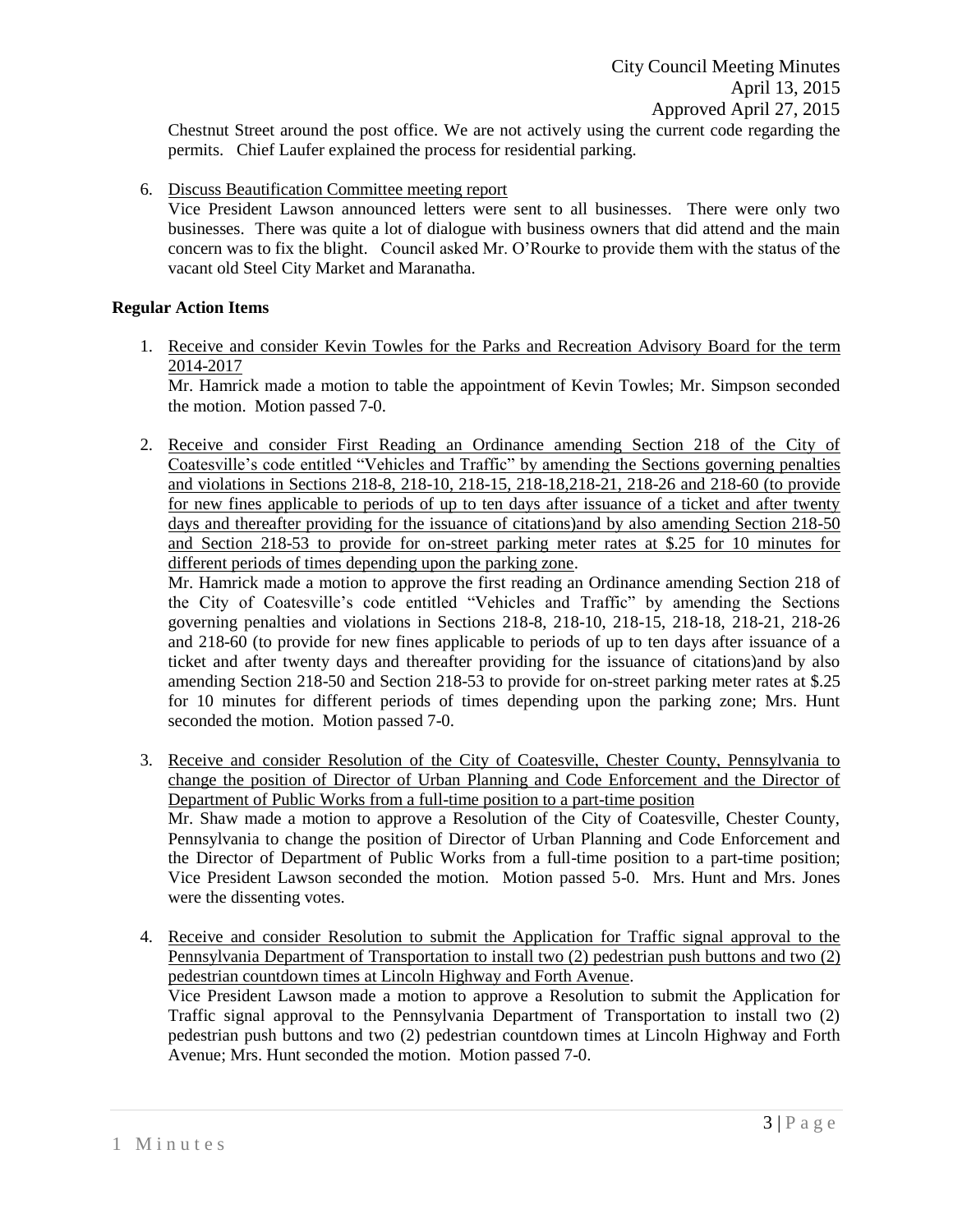5. Receive and consider a Resolution of the City Council of the City of Coatesville accepting bids for the farming of the Conti Tract pursuant to a one year lease, authorizing the award of a lease to the highest responsible bidder and authorizing the City Manager to execute the appropriate lease and any related necessary documents.

Mrs. Hunt made a motion to approve a Resolution of the City Council of the City of Coatesville accepting bids for the farming of the Conti Tract pursuant to a one year lease, authorizing the award of a lease to the highest responsible bidder and authorizing the City Manager to execute the appropriate lease and any related necessary documents; Vice President Lawson seconded the motion. Motion passed 7-0.

- 6. Receive and consider Proclamation for Mary Ann Rossi Mrs. Hunt made a motion to approve a Proclamation for Mary Ann Rossi; Vice President Lawson seconded the motion. Motion passed 7-0.
- 7. Receive and consider Proclamation for the 100<sup>th</sup> Anniversary Celebration Mrs. Hunt made a motion to approve a Proclamation for the  $100<sup>th</sup>$  Anniversary Celebration of the City of Coatesville; Vice President Lawson seconded the motion. Motion passed 7-0.

## **Solicitors Report**

Mr. Carnes announced he supplied an updated Financial Responsibility Agreement to accompany a Subdivision Bond as security for public improvements. The Best Management practices agreement has been supplied to the developer and it is anticipated that the developer will be receiving a Highway Occupancy Permit for PennDOT in the near future.

The City has obtained the approvals and filed the Amended Easement Agreement (approved by the RDA) with the Office of the Recorder of Deeds.

Mr. Carnes has worked on various matters involving litigation and assisted the City in its interpretation pf codes, rules and regulations.

## **City Manager's Report**

Mr. O'Rourke announced he is working on the Early Intervention Grant. A letter to Mr. Williams regarding the issues he has brought before Council has been completed. Mr. Williams is not in attendance this evening.

Mr. O'Rourke announced there is grant funding from the Department of Community and Economic Development (DCED) for new street LED street lights. The LED (Light Emitting Diodes) street lamps are designed to serve as City financial savings, ambient style upgrade and pedestrian safety. The LED lights are highly efficient and need to be replaced far less frequently than the old incandescent bulbs. In the long run, it will save the City a lot of money.

# **Citizens' Hearings –** *Non-Agenda Items Only* **(3 Minutes)**

## Santos DeLaRosa

Mr. DeLaRosa voiced his concerns on regarding the penalty fees to citation without notice for licenses in the Codes Department.

## Paul Dodson

Mr. Dodson voiced his concerns regarding a sewer line and the Codes Department.